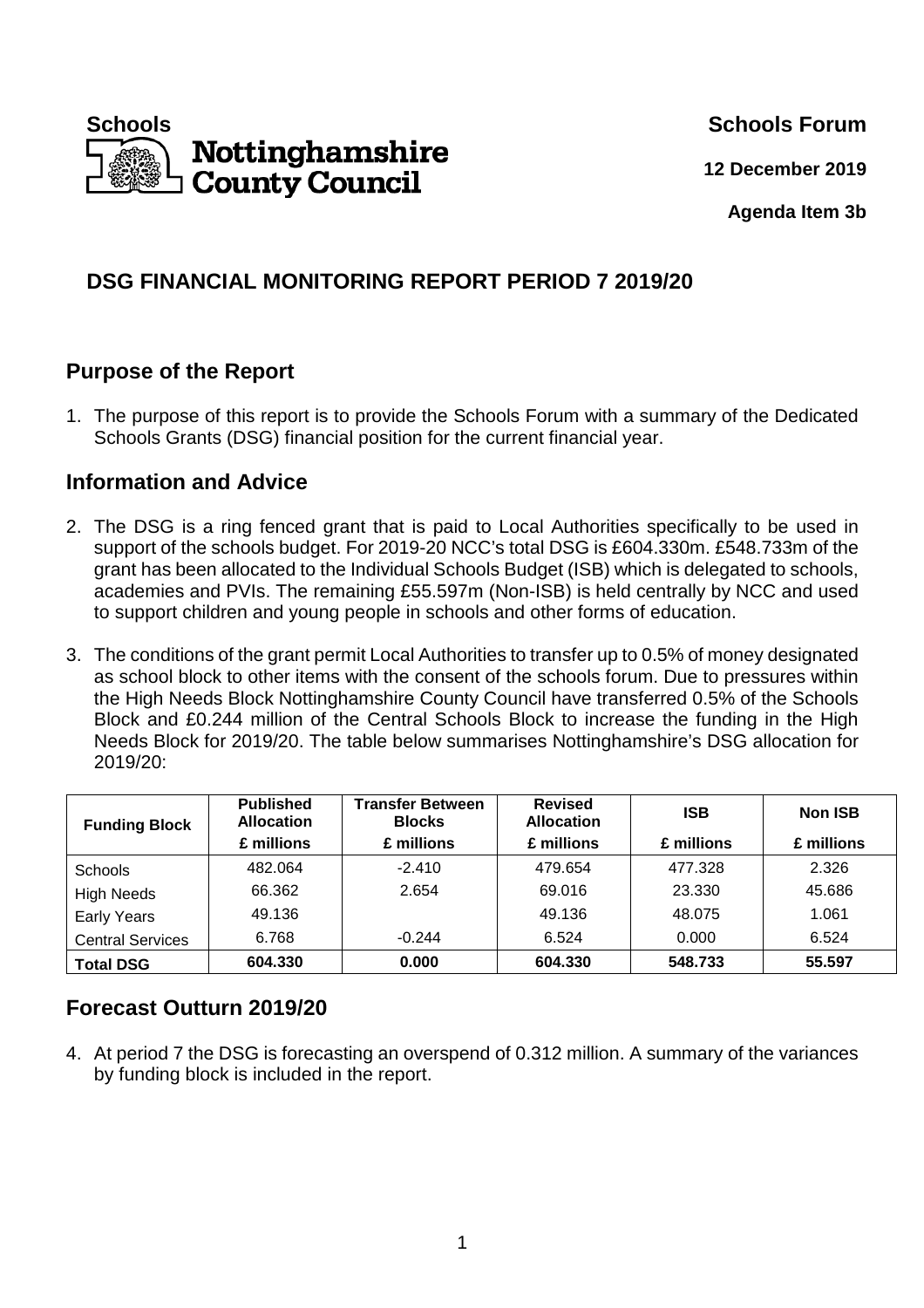| <b>Previous</b><br>Variance<br>£ millions | <b>Funding Block</b>    | <b>Budget</b><br>£ millions | <b>Forecast</b><br><b>Expenditure</b><br>£ millions | <b>Forecast</b><br>Variance<br>£ millions |
|-------------------------------------------|-------------------------|-----------------------------|-----------------------------------------------------|-------------------------------------------|
| 0                                         | <b>Schools</b>          | 479.654                     | 479.654                                             | 0                                         |
| 1.512                                     | <b>High Needs</b>       | 69.016                      | 70.565                                              | 1.549                                     |
| $-1.513$                                  | <b>Early Years</b>      | 49.136                      | 47.746                                              | $-1.390$                                  |
| 0.174                                     | <b>Central Services</b> | 6.524                       | 6.677                                               | 0.153                                     |
| 0.173                                     | Total                   | 604.330                     | 604.642                                             | 0.312                                     |

## **Explanation of Significant Under and Overspends**

### 5. High Needs Block £1.5 million overspend

**Appendix A** provides a full breakdown of the variances within the High Needs Block.

As detailed in paragraph 3, the High Needs Block has been increased for 2019/20 by transferring £2.654 million of funding from the Schools and Central Schools Services Blocks. If these transfers had not taken place then the High Needs Block would have a forecast overspend of £4.203 million for 2019/20

#### 6. Early Years Block £1.4m underspend

The forecast for 2019/20 has been calculated by Children and Families Finance and is based on the trend in termly pupil number fluctuations continuing from 2018/19 into 2019/20.

This underspend is forecast due to the fluctuations in the number of 3 & 4 year old places (Universal and Additional) being funded by the Early Years Block in each term of the year.

For 2019/20 the funding received by Nottinghamshire was based on the number of children recorded on the Jan 2019 and Jan 2020 censuses.

Funding = 
$$
5/12
$$
 Jan 2019 +  $7/12$  Jan 2020

The payments made to providers are based on the number of children recorded on the termly school census or headcount return, this means that the number of places funded by the Early Years Block can fluctuate dramatically from term to term.

**Appendix B** illustrates the termly projection of the number of children that will receive funded hours based on trend data from 2017/18 and 2018/19. The forecast shows how the fluctuations in the number of funded children cause the forecast underspend to occur. The 'dip' in number of funded places that occurs in the Autumn term is due to eligibility i.e. more and more children become eligible for their entitlement throughout the academic year (three year olds are eligible the term after they turn three), before a large proportion enter schools in the Autumn term.

**In September the Schools Forum recommended that the local authority increase the basic hourly rate paid to providers of 3 & 4 year old childcare in 2019/20 by £0.1 per hour. If this recommendation is approved by the Secretary of State, the underspend will reduce by £0.990 million.**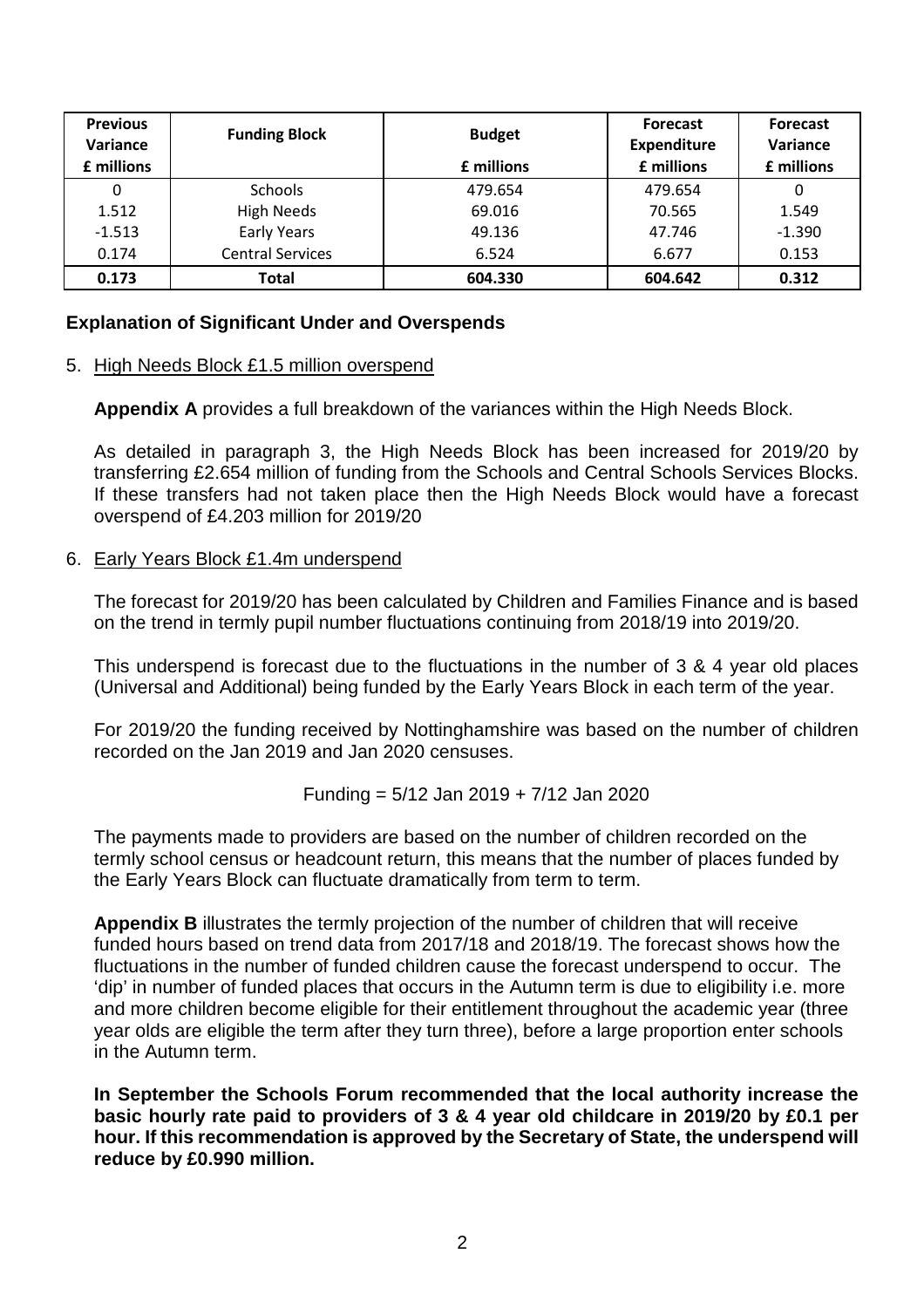## 7. Central School Services Blocks £0.2 million overspend

The overspend is on the Educational Psychology Service. Due to grant regulations concerning the contribution to combined budgets, the funding for this service has not been increased since 2013/14 despite annual inflationary increases in costs.

## **Use of the Schools (Non-ISB) Reserve**

- 8. The accumulated Schools (Non-ISB) Reserve was £4.632m at the beginning of 2019/20. Schools Forum agreed the carry forward of £0.156 million of underspends from 2018/19 to support services in 2019/20.
- 9. The Final allocation of the 2018/19 Early Years was announced by the ESFA in June 2019. Due to additional pupils being registered on the January 2019 Early Years census, this was £0.081 million higher than had been anticipated.
- 10. Based on the net effect of the in-year variances detailed in this report, there is currently a projected surplus of £3.255 million on the unringfenced Schools (non-ISB) Reserve for 2019- 20.

|                                                           | £ millions |
|-----------------------------------------------------------|------------|
| Opening Non ISB reserve (unringfenced) 01.04.2019         | 4.632      |
| 2018/19 carry forwards agreed by Schools Forum            | $-0.156$   |
| Forecast High Needs Block Overspend 2019/20               | $-1.549$   |
| Forecast Central Schools Services Block overspend 2019/20 | $-0.153$   |
| Forecast Early Years Block Underspend 2019/20             | 1.390      |
| Early Years hourly rate top up 2019/20                    | $-0.990$   |
| Early Years Block Adjustment 2018/19                      | 0.081      |
| Forecast Non ISB reserve (unringfenced) 31.03.2020        | 3.255      |

- 11. Nottinghamshire have retained £1.269 million of the 'growth funding' allocated through the Schools Block of the DSG. This funding is allocated by the ESFA to allow LAs to funding additional pupils in new or growing schools and in year changes to pupil numbers that schools would not otherwise receive funding for. Due to uncertainty over the growth funding to be received in future years, NCC agreed with the Schools Forum to ringfence £1.269 to fund future growth.
- 12. The reserve can be used to support additional expenditure provided that the Schools and Early Years Finance (England) Regulations 2018 are complied with.
- 13. It may be used to support central school services block expenditure provided no spending limits are breached, for example the Combined Services budgets are restricted to historic commitments and require Secretary of State approval to add new commitments or increase expenditure on existing ones.
- 14. It can also be transferred between funding blocks i.e. High Needs or Early Years Block and be allocated to schools/early years providers via the funding formula but only in advance of